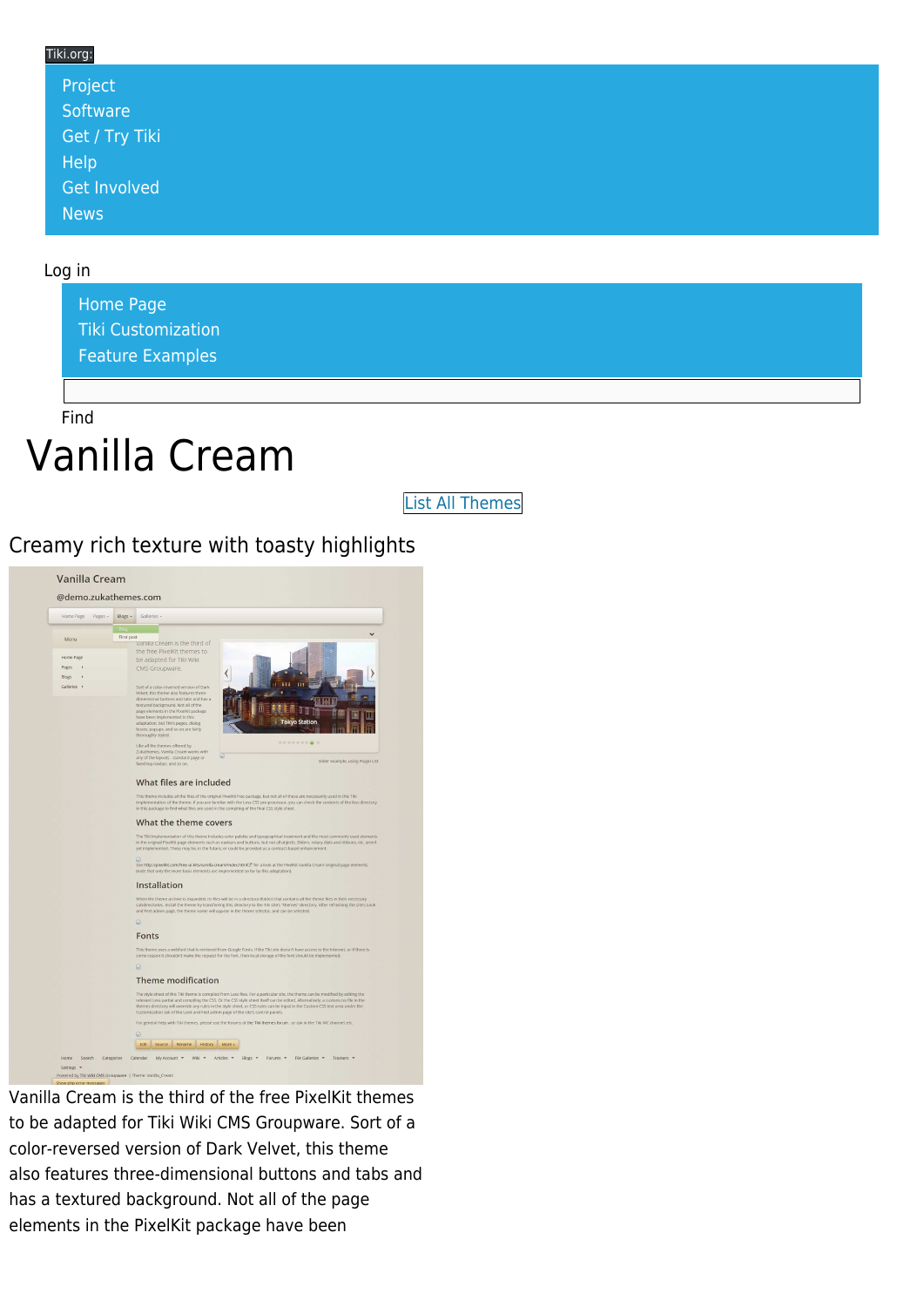implemented in this adaptation, but Tiki's pages, dialog boxes, popups, and so on are fairly thoroughly styled.

Like all the themes offered by Zukathemes, Vanilla Cream works with any of the layouts - standard page or fixed top navbar, and so on.

# What files are included

This theme includes some of the files of the original PixelKit free package, as necessary for this Tiki implementation of the theme. If you are familiar with the Less CSS pre-processor, you can check the contents of the less directory in this package to find what files are used in the compiling of the final CSS style sheet.

### What the theme covers

The Tiki implementation of this theme includes color palette and typographical treatment and the most commonly used elements in the original PixelKit page elements such as navbars and buttons, but not all objects. Sliders, rotary dials and ribbons, etc. aren't yet implemented. These may be, in the future, or could be provided as a contract-based enhancement.

## Installation

When the theme archive is expanded, its files will be in a directory (folder) that contains all the theme files in their necessary subdirectories. Install the theme by transferring this directory to the Tiki site's "themes" directory. After refreshing the site's Look and Feel admin page, the theme name will appear in the theme selector, and can be selected.

## Fonts

This theme uses a webfont that is retrieved from Google Fonts. If the Tiki site doesn't have access to the Internet, or if there is some reason it shouldn't make the request for the font, then local storage of the font should be implemented. Theme modification

The style sheet of this Tiki theme is compiled from Less files. For a particular site, the theme can be